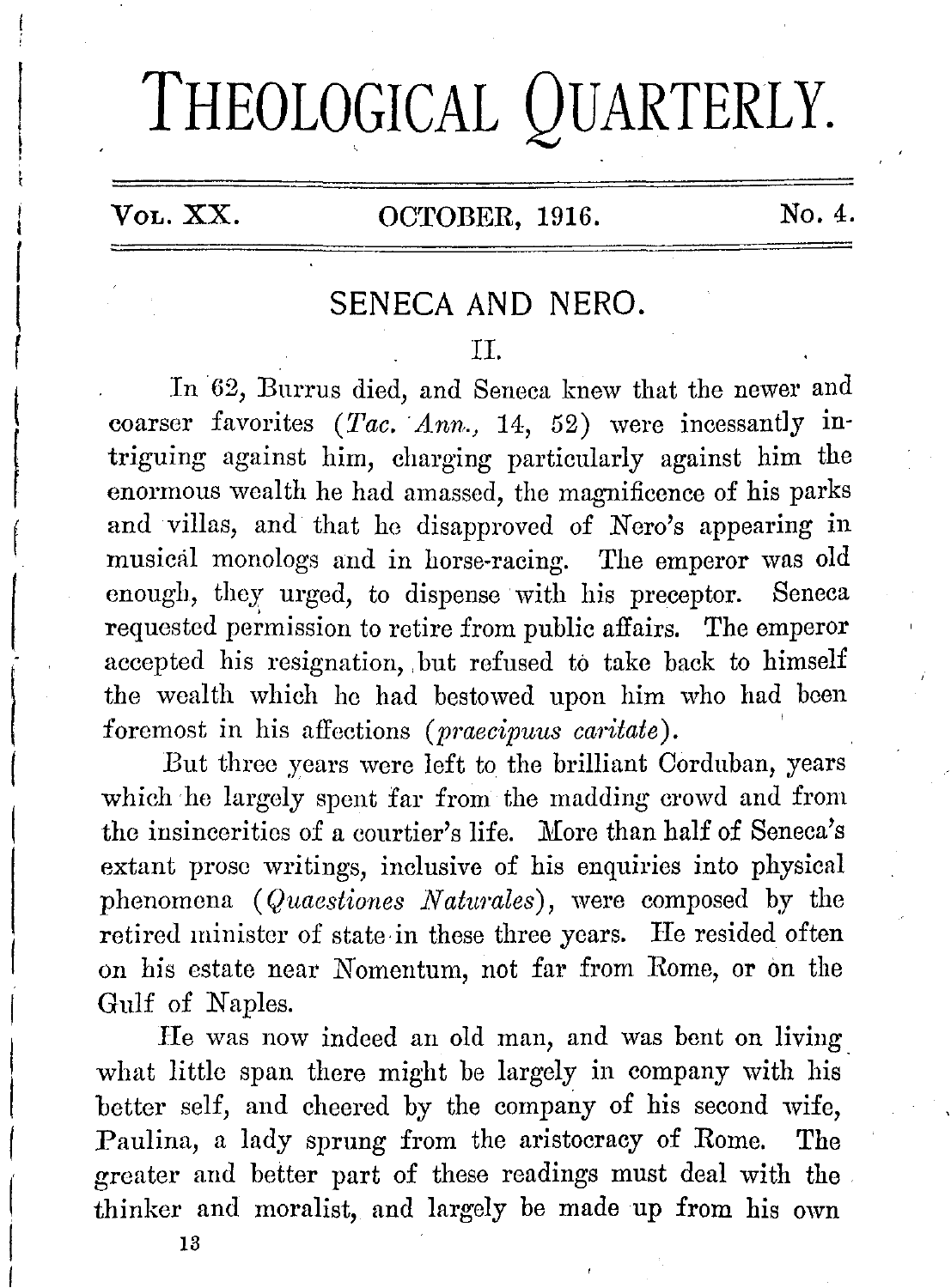# **"HOW OLD** IS MAN?"

I

t. (

I 1! ( I

'I *ii*  :I (

**l**  'I **r** 

THE NEANDERTHAL MAN.

Mr. Roosevelt discusses the Neanderthal man, next in line of "prchuman predecessors of ours," with a wealth of detail which argues close acquaintanceship. He writes: "These Neanderthal men were squat, burly, thick-skulled savages, with brows projecting over cavernous eyes, knees permanently bent, and jaws almost chinless. Their brains were of good size, but the portions which represented the higher intellectual attainments were poorly developed.  $\dots$  They were a low race of men, distinctly human, but far nearer the beast than any existing race." More detail is added regarding the fashioning of tools, their *1* hunting-grounds, and cavern-life. Again we ask, What basis of fact underlies these confident assertions?

The Neanderthal skull was found in 1856 in the neighbor-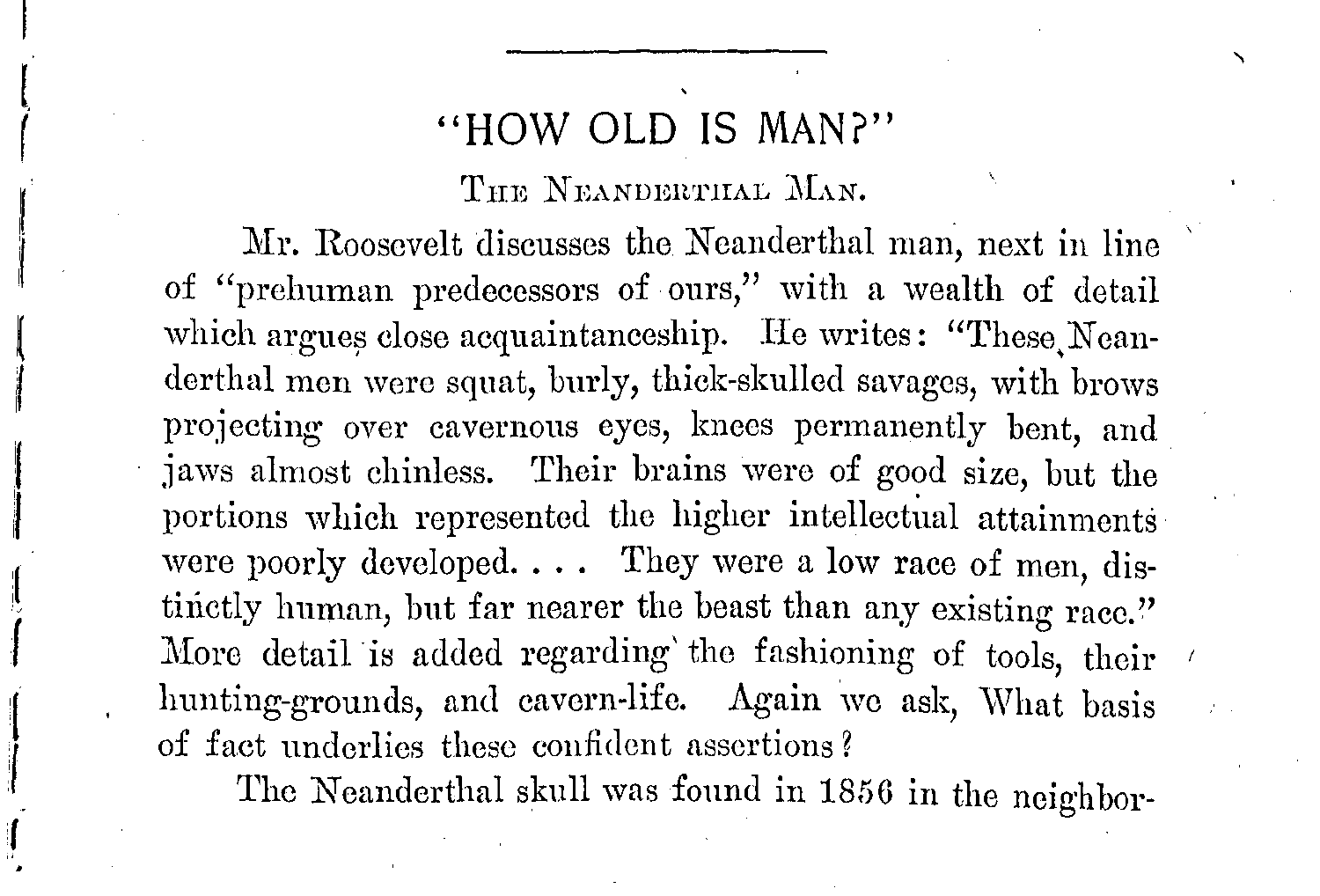hood of Duesseldorf by Dr. Fuhlrott, of Elberfeld. When tho skull and other parts of the skeleton were exhibited at a scientific meeting held at Bonn the same year, a wide divergence of opinion at once developed among the specialists. By some, doubts were expressed as to the human character of the remains. Others held that the remains indicate a person of much the same stature as\_ a European of the present day, but with such an unusual thickness in some of them as betokened a being of very extraordinary strength. Dr. Meyer, of Bonn, regarded the skull as the remains of a Cossack killed in 1814 ! Other scientists agreed with him. Modern Science accepts the antiquity of tho Neanderthal man, but the controversy has never ceased. Mr. Roosevelt admits that Darwin practically ignored this discovery, "though it was exactly the 'missing link' he hoped to find." The great Virchow declared the peculiarities of the bones to be the result of disease. Mr. Roosevelt chides Virchow for his "wrong-headed insistence, which delayed for a full generation the full understanding of its importance." However, when, following Osborne, Mr. Roosevelt terms the Neanderthal race "distinctly human," "human beings" (p. 125), he is not supported by Schwalbe, who in his standard work on the subject (*Der Neanderthalschaedel*, 1901) says that this species, though extremely ancient, is "distinctly not human" - "ist ausserhalb der Variationsbreite des Menschen,<sup>4)</sup> weil er eine groessere Anzahl von Merkmalen aufweist, die keine der ausgestorbenen oder jetzt lebenden Rassen des *Homo sapiens besitzen. Er ist eine besondere Art,*" a distinct, independent species. In the article "Mensch" in Meyer's Kon*versationslexikon* the man of Neanderthal and Krapina (referred to hereafter) is called a type quite divergent from recent man  $-$ "ein Typus, "der von dem rezenten Menschen durchaus abweicht." An authority on organic evolution, Professor Cope, thinks that the Neanderthal specimens are *specifically* different from *Homo sapiens*, because the Neanderthal skull "has a smaller brain-cavity, a retreating forehead, and also a retreating chin." He thinks the Pithecanthropus of Du Bois "may go with *Homo* 

<sup>4) &</sup>quot;Beyond the range of the variability of the human type."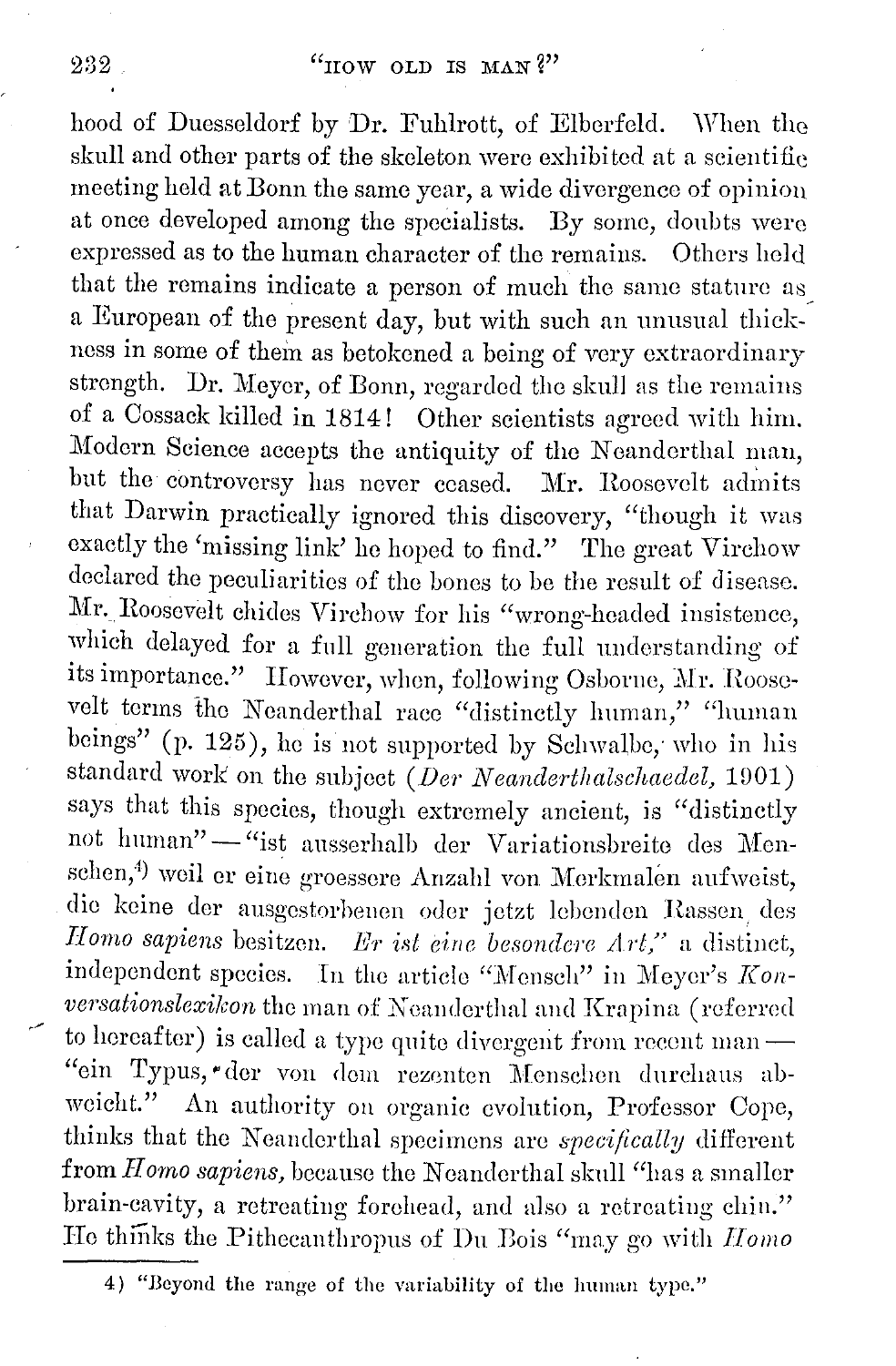f

 $\vert$ 

I l I I (

( (

l I (

 $\begin{bmatrix} 1 \\ 1 \end{bmatrix}$ 

I

|<br>|<br>|<br>|

1/ I r

I ,\_. I I

*Neanderthalensis*, though its chin is not known."<sup>5)</sup> ) Hero it should be stated that an entire group of scientists believe, on the evidence of the Piltdown skull, that the prehistoric race from which we are descended never became so bestial as the possessors of tho skulls found at Neanderthal, at Spy in Belgium, and La Chapelle-aux-Saints in France are believed to have been, and that the latter belonged to a branch of the race which gradually degenerated, until it finally became extinct, while the other and superior branch kept on improving until man as we know him gradually developed.

However, the "bestial" character of the Neanderthal remains is by no means admitted on every hand. Near Liège, in Belgium, not more than seventy miles from the Neanderthal, the Engis skull was found. After careful measurements it was proved not to differ materially from skulls of modern Enropeans. This fact should prevent us from making any assertions respecting the primitive character, in race or physical conformation, of these cave-dwellers. Indeed, Prof. Huxley, in a very careful and elaborate paper upon the Neanderthal' and Engis sknlls, places an average skull of a modern native ' of Australia about half-way between those of the *N* oanderthal and Engis caves. Yes, he says that, after going through a largo collection of Australian sknlls, he "found it possible to select from these crania two ( connected by all sorts of intermediate gradations), the one of which should very nearly resemble the Engis skull, while the other would somewhat less closely approximate to the Neanderthal skull in size, form, and proportions." And yet, as regards blood, customs, or language, the natives of Southern and Western Australia are probably as pure as any race of savages in existence. In fact, it would,

<sup>15)</sup> In other words, **llfr.** Cope, unquestionably a man competent to speak on matters concerning speculative science, believes that the Pithecanthropus and the Neanderthal man might well have been coeval. According to Mr. Roosevelt's authorities, they were separated by a chasm of at least 3150,000 years, "conservatively figured." How may any one speak with such assurance as Mr Roosevelt when leading theorizers are so far apart in their estimates? (See Cope, *The Primary Factors of Organic Evolution*, Open Court Publishing Co., 1806.)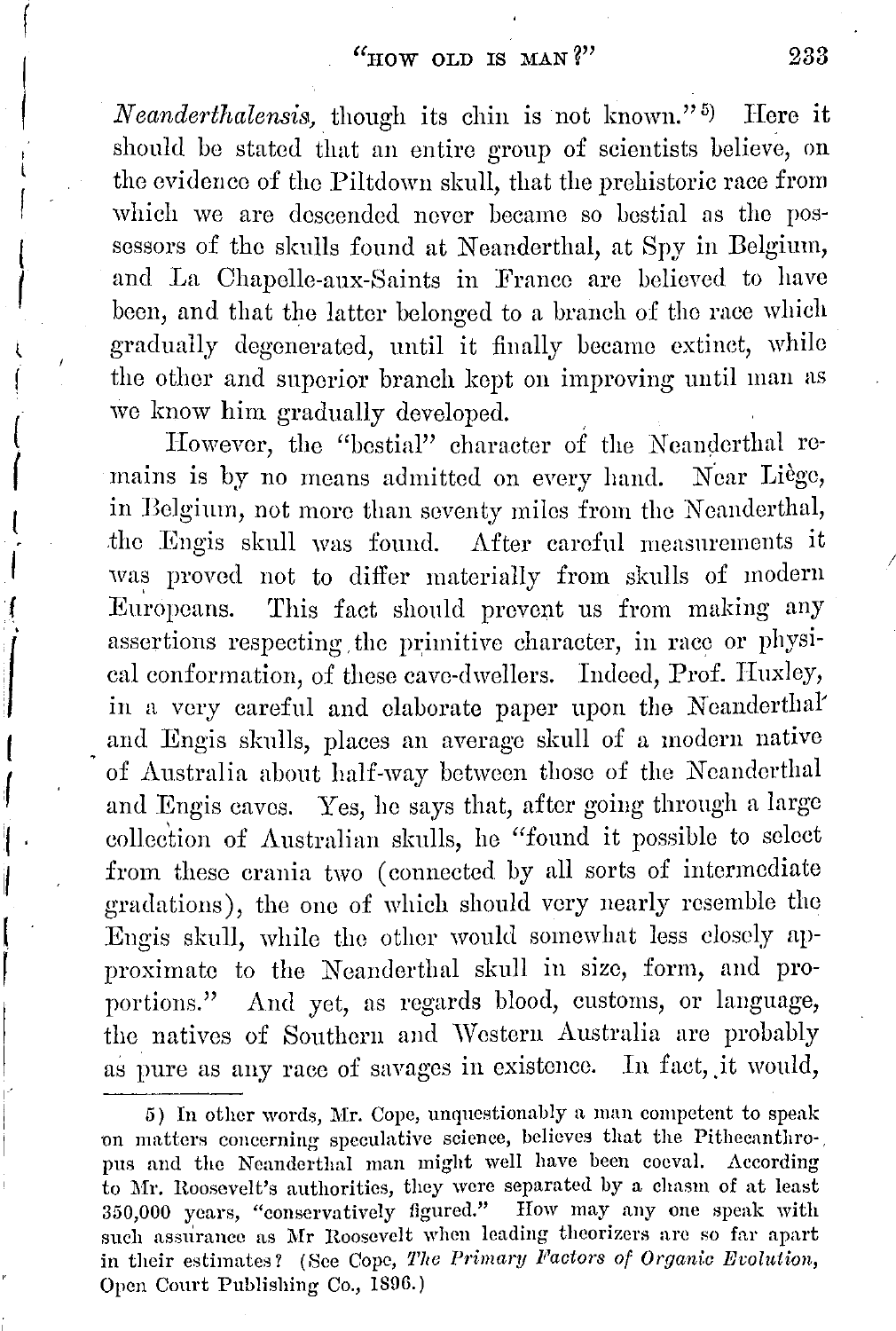### 234 " $\mu$  "now OLD IS MAN ?".

no doubt, be possible to find in Europe or America among persons of abnormal underdevelopment, such as idiots, skulls of a formation which would match that of the Neanderthal.<sup>6)</sup> "The Engis skull, perhaps the oldest known, is," according to Pro£. Huxley, "a fair average skull, which might have belonged to a philosopher, or might have contained the thoughtless brain of a savage." In this opinion Mr. Huxley is supported by one of the · greatest anthropologists of his time, Daniel G. Brinton, who says concerning the cave-men of France and Belgium: "Neither in statnre, cranial capacity, nor in muscular, development did these earliest members of the species differ more from those now living than do these among themselves. We have no grounds for assigning to these earliest known, men an inferior brain or a lower intelligence than is seen among various savage tribes still in existence."<sup>7</sup>

Confusion has become worse confounded since Prof. Gorjanovic-Kramberger, of Agrain, found the remains of ten prehistoric individuals in Krapina cave in Croatia, Austria. Professors Schwalbe and Klaatsch produced facts which "prove positively" that the Krapina skull is of a type much lower than the lowest human skull of to-day, and represents a creature separated from the man of to-day by a far greater difference than was the difference between him and the ape. Dr. Hagen writes: "Our organs of speech, particularly the tongue, are governed by a group of muscles which are fastened to a little double-pointed growth of bone on the inside of the chin. In the anthropoid ape, who lacks the power of articulate speech, we find a *groove* in that place instead· of a growth of bone. That same groove we find in the man of Krapina." But there is still a difference of opinion concerning several very important points. The Belgian scientist Fraipont believed that the Krapina skeletons showed that this man could not walk upright, or at least did not walk upright habitually. Other scientists say that the study of the bones does not justify this

<sup>6)</sup> Keary, *The Dawn of History*, p. 8.

<sup>7)</sup> *Universal Bnvyclopaedia,* VII, p. 470.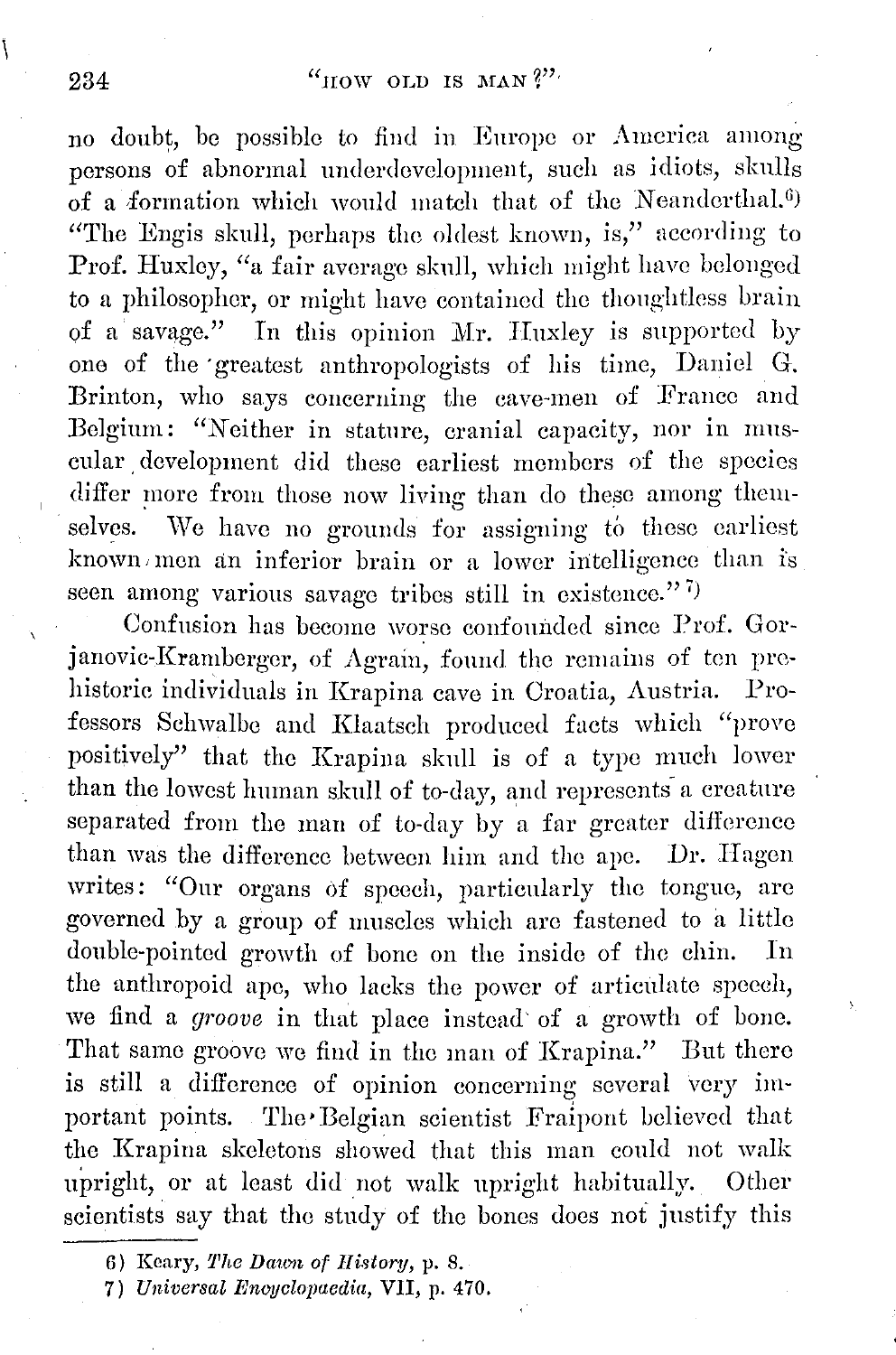$\lambda$ 

!  $\mathbf{I}_{\mathbf{r}}$ 

 $\left( \begin{array}{c} \ddots \\ \vdots \\ \vdots \end{array} \right)$ 

( I

/ ( f

f

I\_  $\mathfrak{f}^-$ 

{

 $\vert$ 

I  $\mathfrak{f}$ 

( !(

opinion. The teeth of the skulls found at Krapina are of immense size, greater even than those of the ape, and 'in some respects differing from the dentation of modem man. These divergencies have convinced the scientists that, whatever the age of the Krapina specimens, *they do not constitute the "missing link*" between the brutes and man. "Their facial features were certainly animal-like, being even behind the ape in the absence of forehead and chin. The conclusion that tliis creature was not merely different from recent man in kind, but actually different in species, is unescapablc."

### HAS THE MISSING LINK BEEN FOUND?

In all this we note a truly formidable conflict of firstclass authorities. Mr. Osborn, whom Mr. Roosevelt follows, pronounces the Neanderthal man "distinctly human," "human beings." Schwalbe, the greatest specialist in this field of research, says: "This species is distinctly outside tho field of human variability; it is essentially a distinct species." In this, Schwalbe has the support of the professional evolutionist Cope. Yet Cope would have the Neanderthal man go with Pithecanthropus, whom Roosevelt makes 350,000 years ("conservatively figured") older than the Neanderthaler. Others hold that the latter is a degenerate type of man. Huxley says it resembles the skull of some Australians in size, form, and proportions, and in this he is supported by Brinton. Others again classify the Neanderthal remains with the Krapina specimens, which, however, differ in the immensely important factor of dentition from modern man, and , must, by "inescapable conclusion," be regarded specimens of a creature radically different from recent man. How, in view of this clashing of opinions, can Mr. Roosevelt say that he is presenting a summary "of all that has been discovered and soundly determined"? He calls the Neanderthal man the "missing link." "Not our ancestor," "savages lower than any existing human type,"<sup>8</sup> yet "exactly the missing link which

8) This in flat contradiction to the opinion of Huxley and Brinton, above quoted.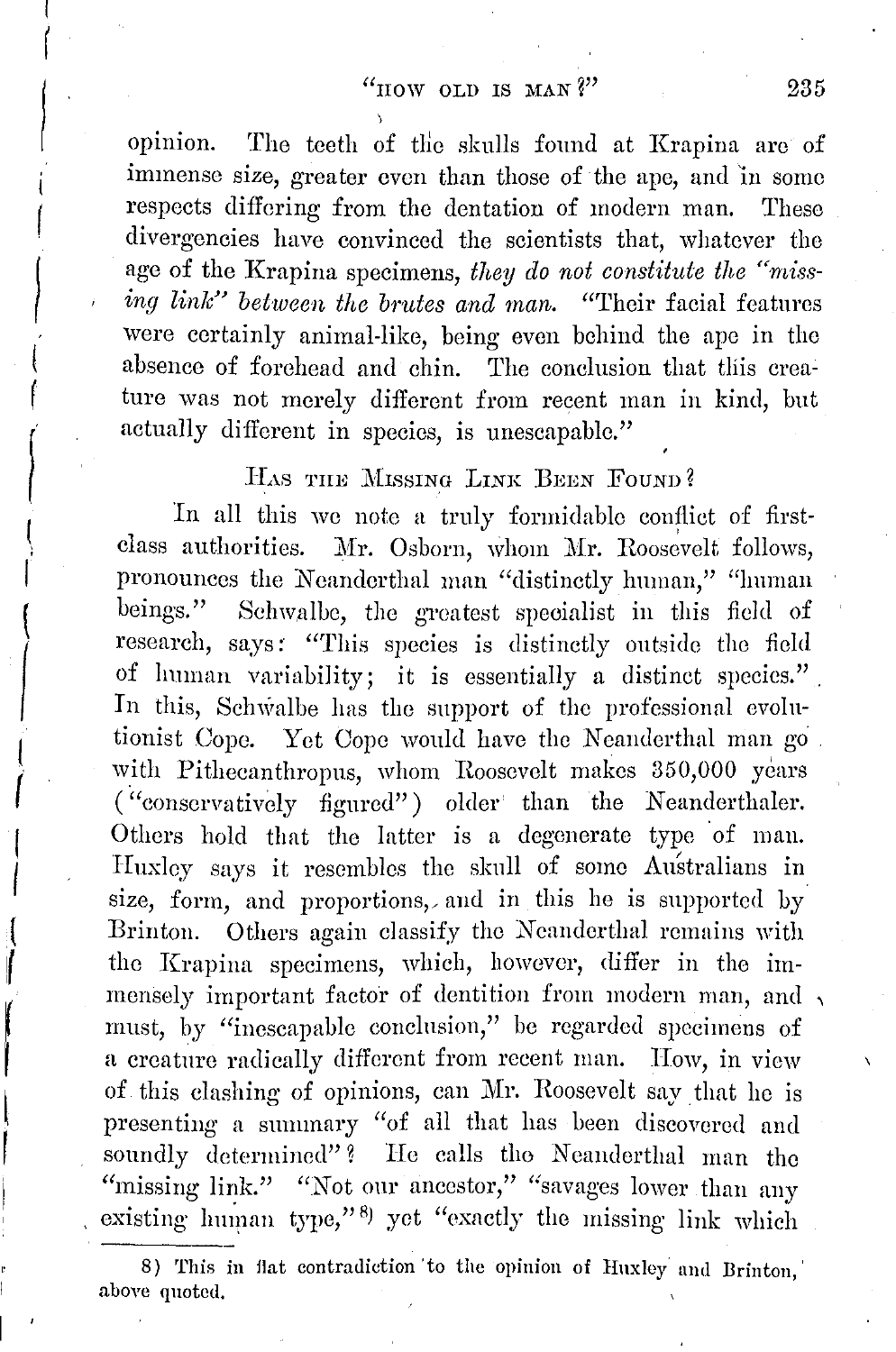Darwin hoped to find" (p. 125). How does this square with contemporary scientific opinion? No one can read Mr. Roosevelt's article and escape tho impression that not only one, but many missing links have been found. Thero is an outline of development from the Pithecanthropus through Piltdown and Neanderthal to the ancestors of *II omo sapiens.* Lot us ask: What basis is there for the assumption that these missing links have been found, that the genealogy of man has been traced?

The unanimous opinion of evolutionistic science is that none of the remains found in so-called Tertiary deposits, in the Pliocene, or oven in the Pleistocene strata of the Quarternary age, supply the missing link in the evolution of man fromthe brute. The fossil remains are either plainly related to the brute, as when the bony process in the lower jaw, which is necessary for tho growth of a human tongue, is missing, or they are quite evidently tho remains of men that differed in no essential from recent man, *Homo sapiens. The link that connects the two has not been found.* This is the verdict of science.

Dr. Beck says in *Der Naturmensch*, Vol. III, p. 53 : "The presence of man in tho Tertiary period is not sustained by the facts." Alfred Russell Wallace, cooriginator with Darwin of the "Darwinian theory," quotes Huxley as follows in his book *Darwinism*:<sup>9)</sup> "In conclusion I may say that the fossil-remains of man hitherto discovered do not seem to me to take ns appreciably nearer to that lower pithecoid form, by the modifications of which he has probably become what he is." "Certain California remains of Pliocene man," Wallace continues, "give no indication of a specially low form of man; and it remains an unsolved problem why no traces of the long line of man's ancestors, back to the remote period when he first branched off from the pithecoid type, have yet been discovered." On another page Wallace again expresses his wonderment at the fact that there is a "complete absence of human or prehuman remains in all those deposits which have furnished in such rich abun-

!J) 1889, p. 307.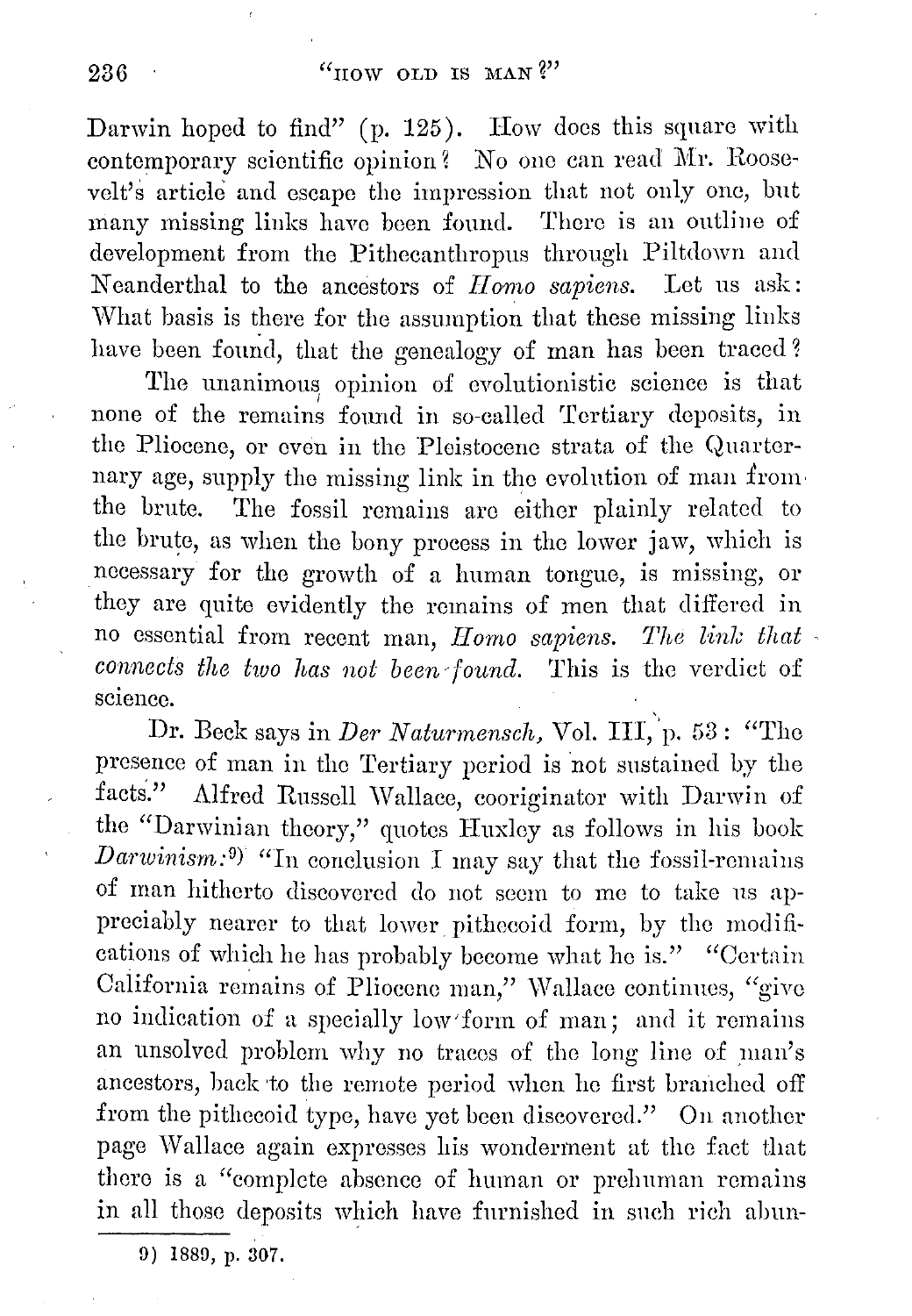ļ

dance the remains of other land-animals." *(Darwinism,* p. 300.) Wallace refers to tho Pliocene period, the same age of which Mr. Roosevelt so confidently. asserts that during this time "developed the primates, from which came the monkeys, the anthropoid· apes, and finally the half-human predecessors of man himself." Where is the proof? The statement is unsupported by a shred of tangible evidence. Speaking of the oldest skulls, Wallace says: "What is still more extraordinary, the few remains yet known of prehistoric man do not indicate any material diminution in the size of the brain-case."<sup>10</sup>) The latest finds substantiate this opinion. Mr. Roosevelt makes no reference to the human skeleton found in the African Pleistocene, the Oldoway man. This remarkable fossil was found in the Oldoway gulch in northern German East Africa, in 1013, by an expedition of the Geological Institute of the University of Berlin. The remains consist of a complete skeleton, which was found deeply imbedded in firm tufa. Unquestionably ancient as these remains are, - the bones are completely fossilized, — they have contained lamentably "few primitive characteristics," and hence have not been exploited in the interest of the evolutionary theory. A fragment of skull, a tooth, a thigh-bone, offer much more inviting fields to the evolutionist, since they permit his imagination to range without the restraint of fact. The Oldoway fossil, which is in every essential respect a normal human skeleton, possesses no special attractions for those who would represent man as a descendant of brutish ancestors.

Says Prof. Virchow11): "'We seek in vain for tho missing link. There exists a definite harrier separating man from the animal which has not yet been effaced- $heredity$ , which transmits to children the faculties of the parents. Wo have never seen a monkey bring a man into the world, nor a man produce

<sup>10)</sup> This, as has been shown by the cubic measurements quoted above, applies even to the Javan specimen of Dr. Dubois.

<sup>11)</sup> Quoted by Fairhurst, *Organic Evolution Considered;* Standard Press, 1013.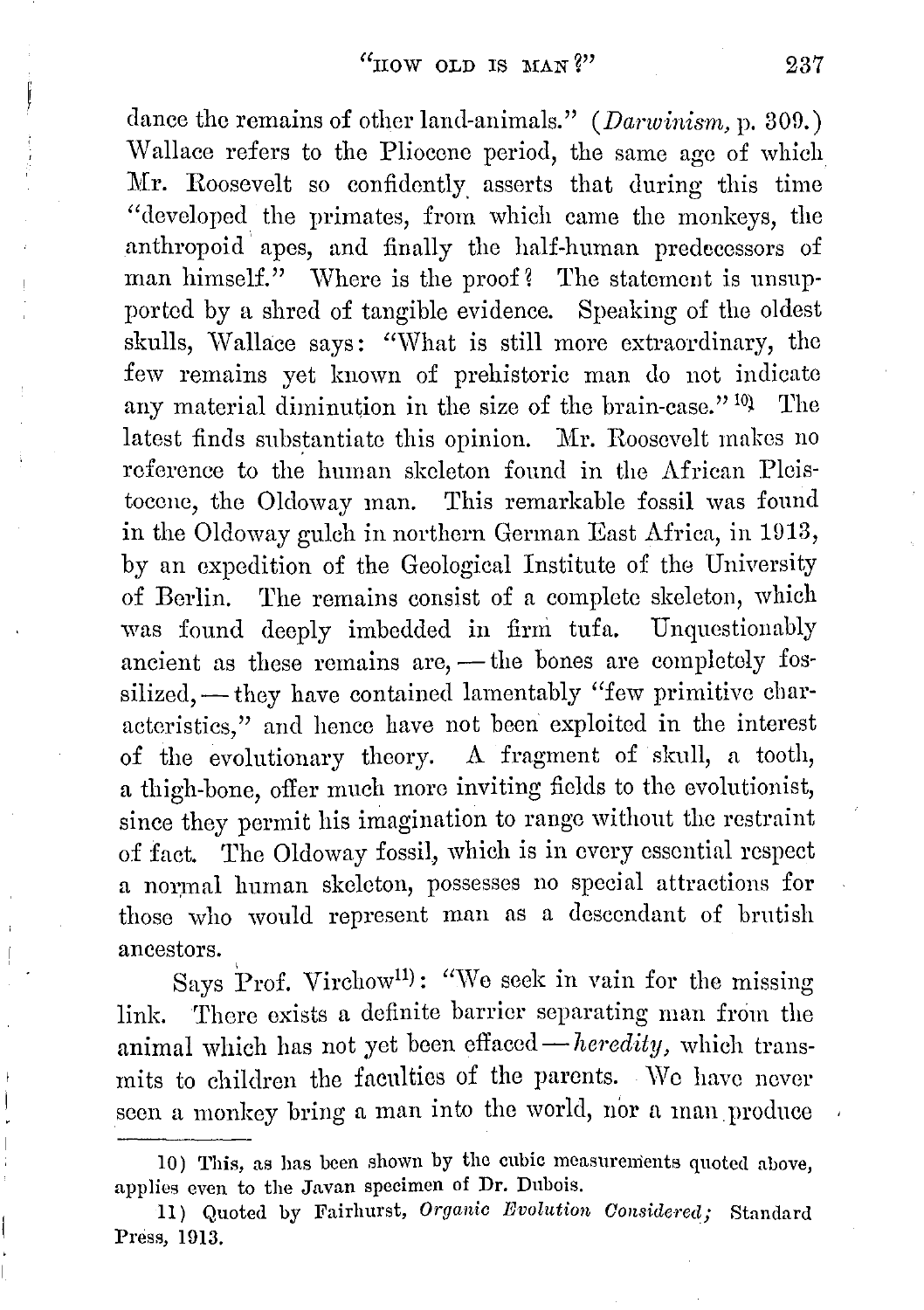a monkey. All men having a Simian appearance are simply pathological variants. It was generally believed. a few years ago that there existed a few human races which still remained in the primitive inferior condition of their organization. But all these races have been objects of minute investigation, and we know that they have an organization like ours, often, indeed, superior to that of the supposed higher races. .Thus the Eskimo head and tho head of the Terra dol Fuogians belong to the perfected types." "All the researches undertaken with the aim of finding continuity in progressive development have been without result. There exists no proanthrope, no man-monkey, and the 'connecting link' remains a phantom." Dr. Berndt, of Berlin, says in a recent contribution to a scientific journal: ' "Since Dr. Dubois's Pithecanthropus orectus, once so far famed, must without question now be excluded from the direct genealogy of man, at least of European man, we must admit that there is no link which really bridges the chasm between the manlike animals (as, *e. g.,* the living chimpanzee and tho fossil Pliopitheeus, the Dryopitheeus, and others) and even the most primitive men (as, *e. g.*, the Australian of to-day or the prognathous of the Ice age, the Neanderthal or Heidelberg man)."<sup>12)</sup> It had been suggested by some that in tho Dryopithecns Darwini, referred to by Dr. Berndt, a fossil ancestor of man had been found. However, also this hope of tho evolutionists has been dashed. The *Encyclopaedia Britannica* says<sup>13</sup>): "It has been suggested that it is clearly related to man, but this idea is discountenanced by the great relative length of the muzzle and the small space for the tongue." Thus every new find, upon investigation, proves the truth of Virchow's words: "We must really acknowledge that there is a complete absoncc of any fossil type of a lower stage in the development of man. Nay,

13) Vol. XXII, p. 336.

<sup>12)</sup> Naturwissenschaftliche Rundschau der Chemikerzeitung, April, 1914. This very recent testimony is interesting also for its assigning of true human characteristics (with Huxley, Brinton, Wallace) to so-called Pleistocene remains, such as the Neanderthaler, whom Mr. Roosevelt classes with the half-beasts.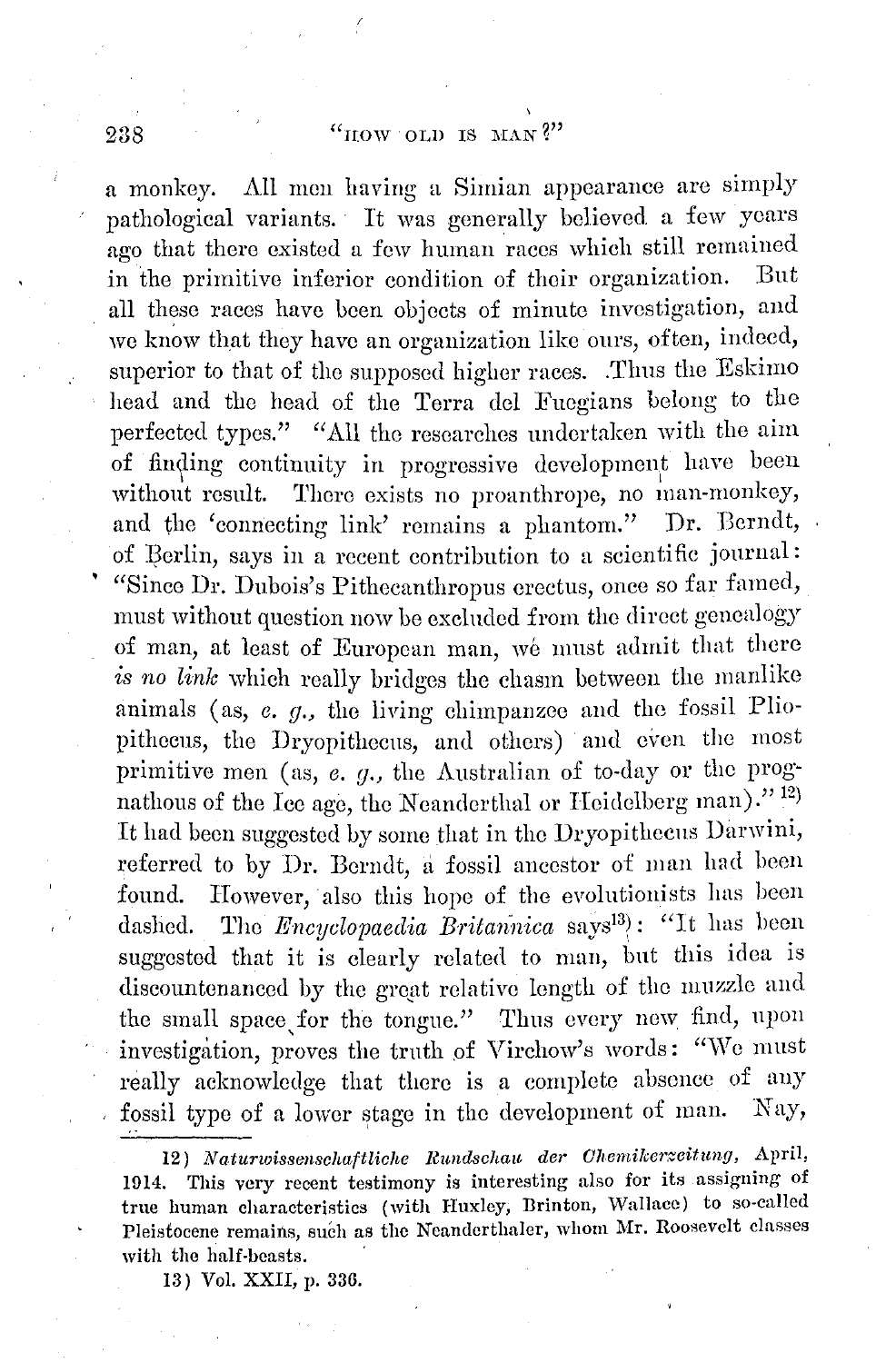if we gather together all the fossil men hitherto found, and put them parallel with those of the present time, we can decidedly pronounce that there are among living men a much greater' proportion of individuals which show a relatively inferior type than there are among the fossils known up to this time.... Every positive progress which we have made in the region of prehistoric anthropology has removed us farther from the demonstration of this theory." Not one of these loudly heralded missing links has stood the test of scientific investigation, but has either been recognized as undoubtedly Simian in character or has been ranged by competent anthropologists with some existing human type. There is so far not a scintilla of evidence for the evolution of man from the beast, of which Mr. Roosevelt so glibly speaks: "The evolution of man from a strong and cunning brute into a being having dominion," etc.

According to the view adopted by nfr. Roosevelt, the Neanderthal race died out, and "these savages, lower than any existing type, were supplanted by the tall, finely built Cro-Mngnon race of hunters, who ... belonged to the same species of man that we *do-IJomo sapiens."* Ho believes that an interval of at least 25,000 years separated the immigration of the Cro-Magnon race from the appearance of the Neanderthal race. Once more we ask, What are the ascertained facts which underlie these definite assertions? '

 $\vert$ 

I  $\left($  $\int$ 

r

( I

I

~ *i*  i,i f (  $\int_{-\infty}^{\infty}$ 

I I I  $\mathbf{I}$ ! I i  $\vert$ I I

So much is true that in certain caves in France the remains of nn earlier raec of inhabitants have been found, mixed with bones of land-animals now extinct. Also, on the walls of these caves and on stones and bones these cave-dwellers engraved with no mean skill outline drawings of bisons, reindeer, mammoth, horses, and the like. Beyond these unquestioned facts <sup>~</sup>we again move in a maze of contradictory opinion, of which the *National Geographic* article once more *contains no hint.*  According to the article on Caves in the *Rncyclopaedia Britannica*, the skeletons found in these French caves are not the remains of the artists whose work was found in the same chambers; yet, according to Mr. Roosevelt's article, just this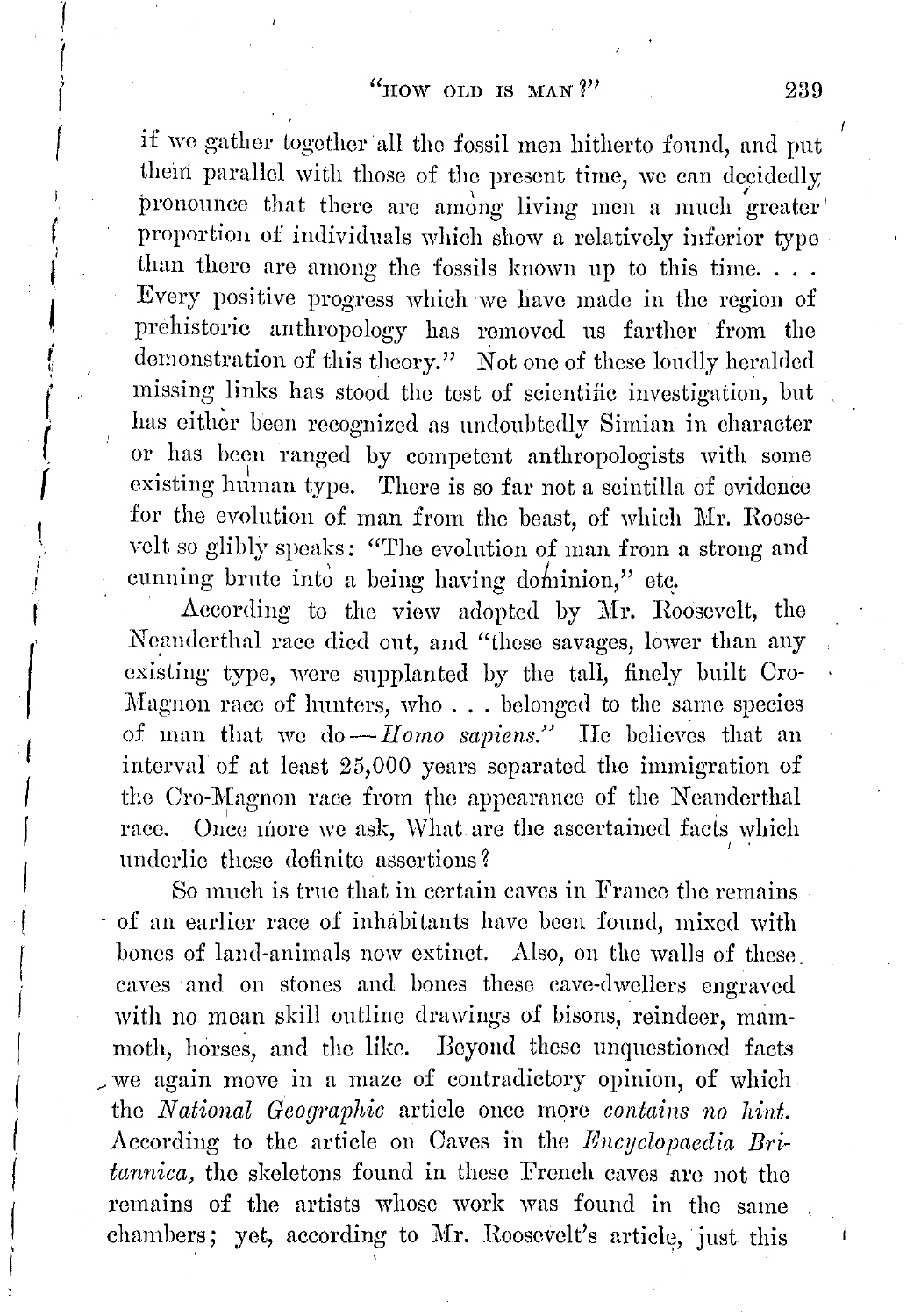# 240  $\frac{u_{\text{IIOW OLD}}}{v_{\text{IIOW OLD}}}}$  is MAN ?"

is the case. It was at one time supposed that these cave- $m_{\text{on}}$ <br>had well-developed animal characteristics. This idea is  $n_{\text{ow}}$ had well-developed animal characteristics. given up, and instead of assigning to them an age of  $100,000$ years, as did Schmerling and many others, most anthropologists are satisfied with a period of  $12,000$  to  $15,000$  years, though some remains found in French caves were regarded as no more than 4,000 years old by Spring and Buckland. Indeed, drawings of human features have recently been found in tho cave of La Colombiere, which in no wise resemble the traditional cave-man physiognomy. They arc described as follows: "The head is large, the forehead round and prominent, rising slightly obliquely. Tho face is long, and is distinctly projected fotward; the chin is prominent, the nose long and very thick." When the drawings of animals made by these cave-dwellers are pronounced intensely realistic by all who have seen them, are we not permitted to conclude that the features of human beings portrayed in these caverns come close to the general appearance of men in that remote  $age?$  Yet the features described by Messrs. Mayet and Pissot (1913) can be duplicated a thousand times on a walk down Broadway. There is not a trace of the animal in the drawings which they show in facsimile.

Mr. Roosevelt refers especially to the Cro-Magnon man, and supplies an illustration showing him in his cave in the act of drawing a bison on the wall. The Cro-Magnon man is described in the article as a race of hunters, "who in intelligence evidently ranked high." Yet competent investigators have held that the Neanderthal man and the Heidelberg man, which Mr. Roosevelt classes with the brute-links in the descent of man, were of the same race as the French cave-dwellers. In his lectures on Nature and the Bible Dr. J. W. Dawson, the well-known geologist and principal of McGill University, classes the Cro-Mngnon, the Engis, and the Neanderthal 'skulls as "Palaeocosmic skulls." Of the Cro-Magnon cave remains he says: "The brain-case is very long, more so than in ordinary modern skulls, and this length is accompanied with a great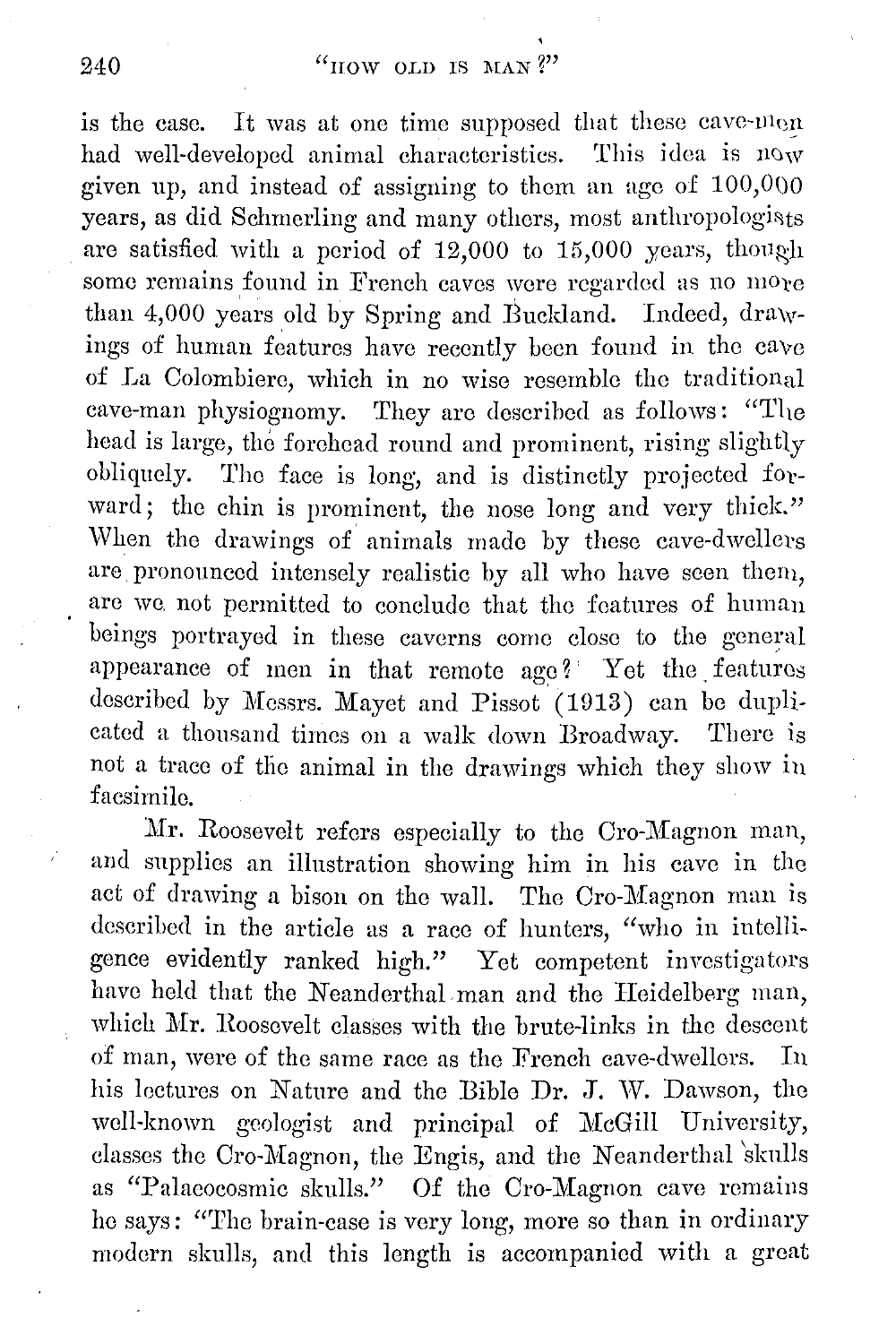breadth, so that the brain was of greater size than in average modern man; and the frontal region was large and well developed. Iu this respect this most ancient skull fails utterly to vindicate the expectations of those who would regard prehistoric men as approaching the apes. . . . The celebrated Engis skull, believed to have belonged to a contemporary of the mammoth, is also *precisely of the same type,* though less massive than that of Oro-Magnon; and lastly, even the some· what degraded Neanderthal skull, though inferior in frontal development, is referable to the same long-headed style of man, in so far as can be judged from the portion that remains. Let it be observed that these skulls are probably the oldest known iu the world, and they are *all referable* to *one race of men.*"<sup>14</sup>) This opinion of Dawson, who was an expert craniologist, surely outweighs that of an amateur, who merely sums up the theories of one group of scientists, and passes them off on the public as "soundly determined" fact. Indeed Quatrefages, the great French anthropologist, believes that the . Cro-Magnon people were of the same stock as the largelimbed and shapely Kabyles (Berbers) of modern Mauritania! Virchow says: "The old troglodytes, pile-villagers, and bogpeople prove to be quite respectable society. They have heads so large that many living people would be only too happy to possess them." 15) And Le Conte cites the French authority on cave-men, M. Lartet, concerning the skeletons found in the Anrignac cave to this effect: "This was formerly a family or tribal burial-place; in the cave, along with the bodies, were 'placed funeral gifts in the form of trinkets and food; the funeral feast was cooked and eaten on the level space in front of the cave; carnivorous beasts gnawed the bones left on the spot. It is evident that the Aurignac men *practised religious rites which indicated a belief in immortality."* 16)

 $\mathbf{I}$  $\vert$  $\left($ I I I

!'  $\int$ 

i' I  $\left| \right|$ f  $\int$ 

16) *Elements of Geology,* p. 596.

**<sup>14)</sup>** p. **171.** 

<sup>15)</sup> Quoted by Samuel Harris, *The Philosophical Basis of Theism.* Scribner's, 1892, p. 460.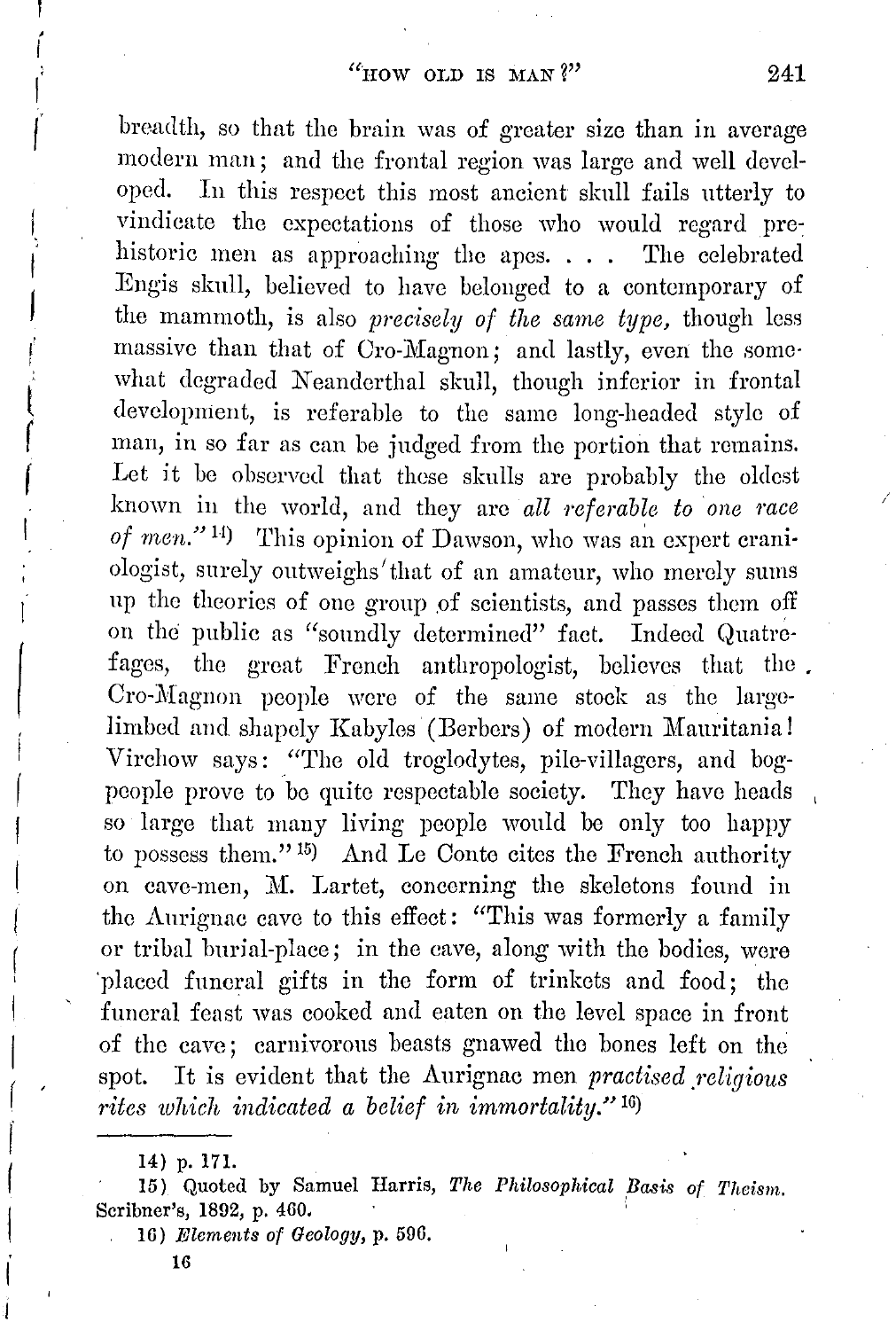#### MAN AND THE PRIMATES.

It is evident that in answering the question, "How old is man'?'' Mr. Roosevelt has taken counsel with a naturalist who has adopted the most extreme opinions of modern scientists, and that he has represented much controverted subjects as if they were the assured results of science. It should be said, however, that in one point Mr. Roosevelt is in agreement with the consensus of modern theorizers on the antiquity of man: all hold that man is the product of an evolution extending over aeons of prehistoric time. We cannot leave this subject without briefly investigating the grounds upon which this assumption rests.

Mr. Roosevelt says: The mammals "developed along many different lines, including that of the primates, from which came the monkeys, and anthropoid apes, and finally the half-human predecessors of man himself." (p. 112.) Here again the distinguished writer adds to a doctrine generally held by scientists certain features which by no means reflect orthodox university belief of to-day. Lot us concede that biologists are now nearly unanimous in the conclusion that there has been some kind of evolution; yet they are very doubtful at to its *rationale*, its causes, and the probable lines of phylogeny, or tho "tree of life." No reputable scientist, he ho geologist, palaeontologist, anthropologist, or biologist, would state the matter as Mr. Roosevelt states it, that "from *the primates came the monkeys, the anthropoid apes, and finally* the half-human predecessors of man himself." True, Haeckel's *Natural History of Creation* contains a complete and circumstantial history of human ancestry in twenty-two stages of existence, from the unicellular Monera up to perfect Man. But Du Bois-Reymond many years ago declared Haeckel's genealogical tree *(8tammbaurn)* to be "as authentic in tho eyes of the trained naturalist as are the pedigrees of Homer's heroes in those of an historian." Thereby Du Bois-Reymond' incurred the hitter and unappeasable wrath of Haeckel, yet there is no scientist to-day who does not, with Du Bois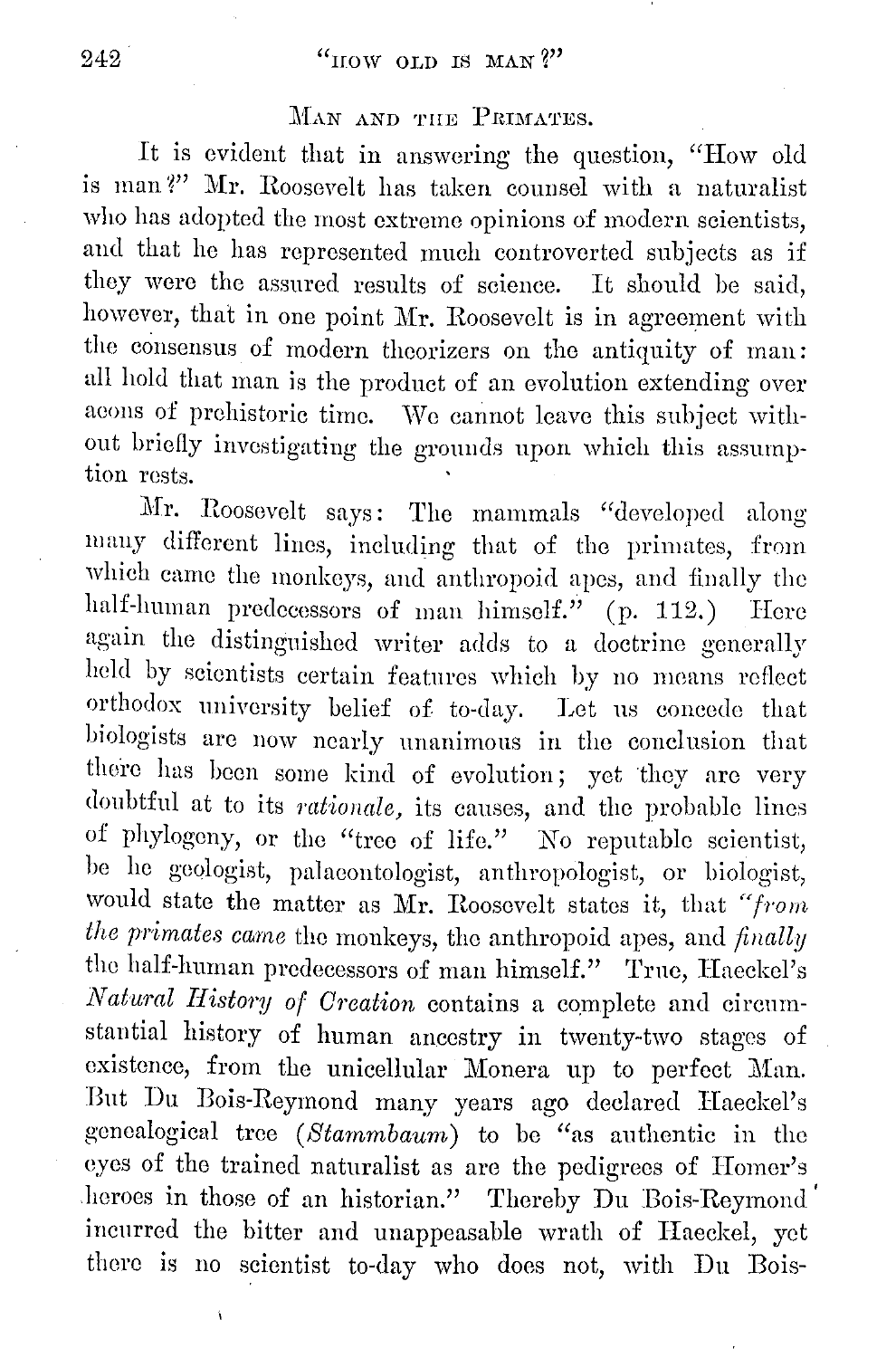Reymond, as against Haeckel, reject the notion that animal forms as they are to-day can actually be traced through fossil ancestors to the original, simple cell.

We may go a step further. The best authorities are no longer unanimous in classifying man biologically with the order of Primates.<sup>17</sup> Science gives increasing weight to the opinion

17) Mr. Roosevelt seems to distinguish the anthropoid apes, the mon· keys, and man from the Primates. He refers to "the Primates, from which came the monkeys," etc. Now, "Primates" has in biological language always included monkeys, apes (i. e., tailless monkeys), and man. Huxley divided the Primates into seven families, among them man being the first. Max Weber originated the classification: Anthropoid Primates, with suborders Simiac (species: Man, apes, baboons, monkeys), and Pro· simiae (lemurs). Prof. Dorn, of Fort Wayne, informs us that neither Brehm's *Tierleben* nor the *Cambridge Natural History*, the greatest works on zoology in German and English, respectively, draw a distinction such as Mr. Roosevelt appears to draw, between Primates and the order which includes man and the apes, but use "Primate" as a class name for Lemuroidea and Anthropoidea (monkeys, apes, man). Mr. Roosevelt's employment of the term "Primates" is so very unusual that we took occasion to make inquiry by letter. Under date of May 8, Mr. Roosevelt replied as follows: --

"MY DEAR SIR,-

I  $\int$ 

1·

l,

"That sentence seems to me to be clear. At any mte, what I meant was that one of the original mammalian lines was that of the Primates, which originally consisted of low lemuroid forms. From the original stem the monkeys broke ofT at some date when the anthropoid apes and the predecessors of man were still part of the same stem. Then this second stem divided, the anthropoid apes splitting from the branch which led to the half-human predecessors of man. In other words, I regard these half-human predecessors of man not as descendants from the anthropoid apes, but both as descended from remote ancestors, who had split off from the monkeys; all, of course, tracing back to the early Primates. Of course, the order of Primates includes all of them alike. If you turn to Professor Osborn's book, you will see the matter gone over in some detail. "Sincerely yours,

#### "TIIEODORE ROOSEVELT."

This statement clears up the reference to Primates earlier than man and the monkey; these Primates "originally consisted of low lemuroid forms." This was the opinion held fifteen years ago. If anything has been definitely established since that time, it is the fact that the fossil remains once depended upon supply no evidence for this hypothesis. No direct line leading from man to extinct lemurs has been traced. See the opinions of Cope and Hubrecht hereafter quoted.

*I*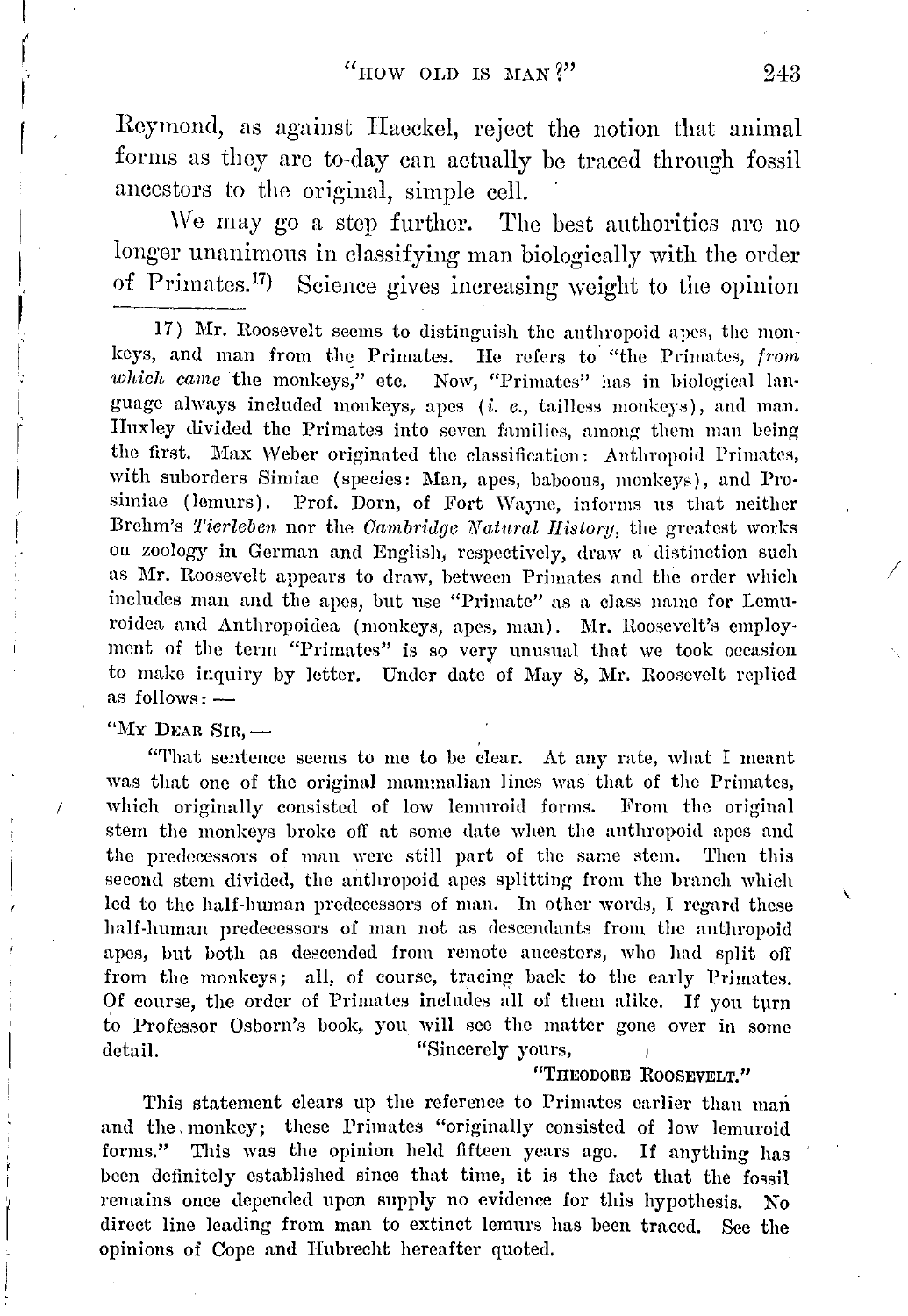that man is not a member of the same order of creatures as the monkey and the ape. *II orno sapiens* is being differentiated from the order of Primates, even as the bat, which Linné classified as a Primate, was differentiated long ago. The differences which have greatly impressed all· who have given the matter special consideration arc ( aside from the intellectual superiority of man) the pecnliarities of the human walk and his unique dentition. Prof. Dana, the greatest palaeontologist our \_country has produced, says in the final edition of his *Manual of Geology*, p. 1017: "Man stands in the successional line of the Oughlands of the Animal Kingdom. But the Quadrumana, at the head of the Animal Kingdom. he is not a Primate among Primates. The Quadrumana (apes) are Brute Mammals, as is manifested in their Carnivore-like canines and their powerful jaws; in their powerful muscular development; in their walking on all fonrs; and the adaptation thereto exhibited in the vertebrae, producing the convexity of the back; and also in other parts of the skeleton. Man, on the contrary, is not Quadrumanous.<sup>18</sup>) His limbs are of the primitive type so common in the Eocene. He is plantigrade," has neither hoofs nor claws to his five toes, but something between the two. "Moreover, in his teeth 'Man is thoroughly primitive, ho having in fact the original quadritnbercnlate form of molar, with but little modification.' . . . All these low-grade characteristics and despecialized conditions of the structure evince that man does not pertain zoologically to the group called

18) We have traveled a long way since Dr. Moscati taught that the upright walk of man is a cause of much inconvenience and disease, proving ·that he was misled by reason and imitation to deviate from the first animal arrangement. Thus, for example, if man had continued to walk on all fours, his intestines would not have come into their present "pendulous and half reversed condition," which is a cause of "deformities and numerous diseases." Again, "the heart, because it is compelled to hang free, elongates the blood-vessels to which it is attached, assumes an ob· lique position, since it is supported by the diaphragm, and slides with its end against the left side - a position wherein man differs from all other animals, and thereby receives an inevitable inclination to aneurism, palpitation, asthma, chest-dropsy, etc., etc." Thus it is proven that man is really by nature intended to be and originally undoubtedly was quadrupedal! (Quoted in *Kant and Spencer*, by Dr. Paul Carus, p. 44.)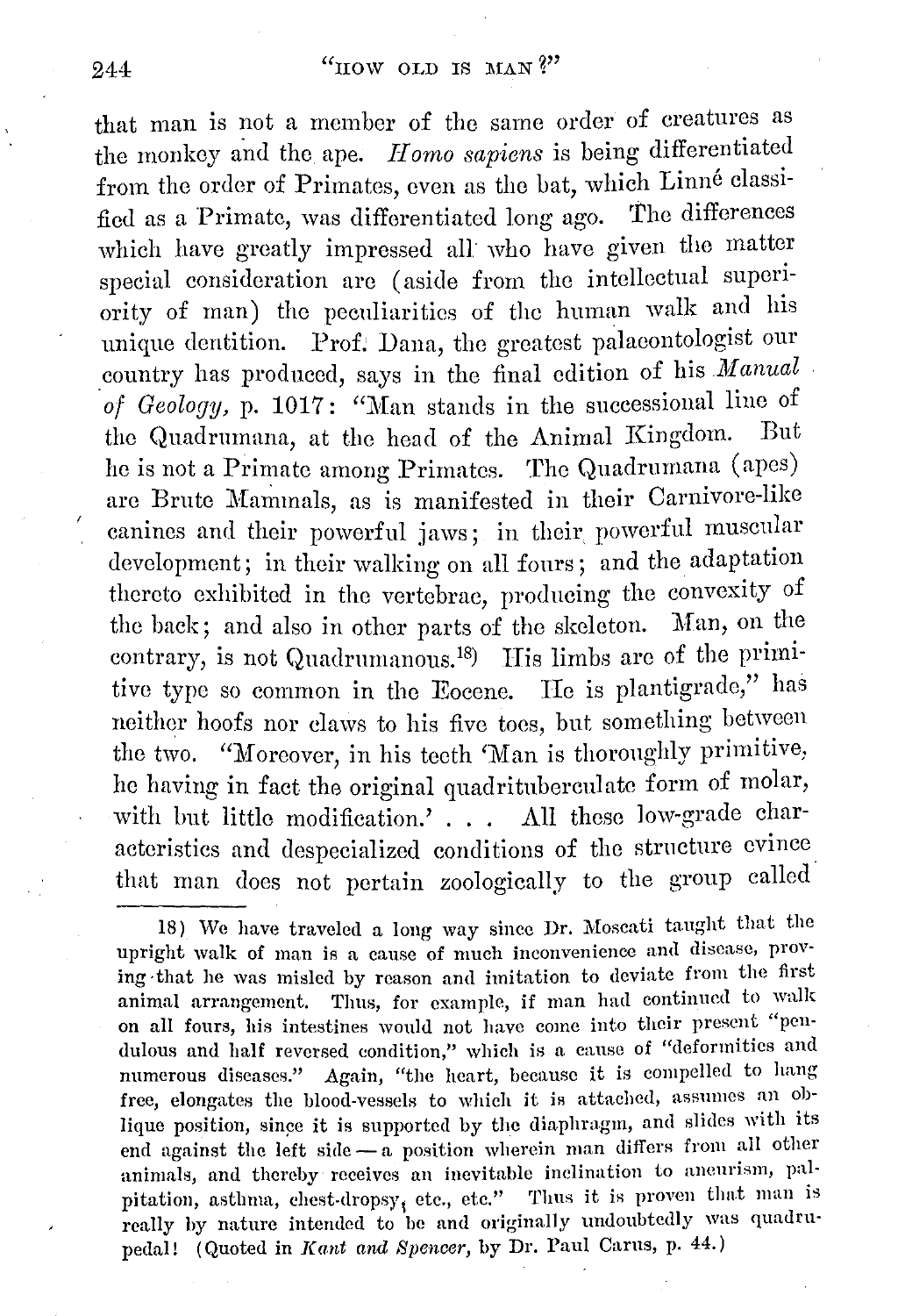Primates, either to the higher or lower end of the series. The divergence from the Quadrumana is manifestly great." These divergencies, says Dana, p. 1036, "are *admitted proof that he has not descended from any existing type of Ape.* In addition, Man's erect posture makes the gap a very broad one. The search for 'missing links' has been carried forward with deep interest during recent years. But although fossil skeletons have been found among remains of the Pleistocene Mammals in Europe and America, none show any departure from the erect posture, or have smaller 'brain cavity than occurs among existing races of men. . . . Since Man's structural relations arc, in several respects, closest with the precursors of tho Quadrurnana," *i. e.,* with fossil specimens which are, geologically, "earlier" than the monkeys and apes, "his derivation from *any known type of man-ape has been pronounced impossible."* Tho reader will observe that this opinion of the dean of American palaeontologists flatly contradicts the primate or ape ancestorship which Mr. Roosevelt with such *insouciance* summarizes in the introduction to his paper.

Agassiz says, simply: "Man does not descend from the mammals which preceded him in the Tertiary age." Nor is this merely the view of an old-school geologist, but is tho regnant opinion among scientists to-day. The structural differences between man and the modern ape. arc held to bo absolutely insuperable. All "other" Primates have a tendency to the elongation of the canine teeth. All apes support themselves on the sides of the feet, and the bent knuckles of the hand.<sup>19</sup>) They are, as Dana says, not plantigrade. Geologically speaking, the characteristics of man's teeth and of his walk are "more ancient," less "developed," than the dentition and walk of the Primates. In addition, Mr. Tylor is constrained to say, in tho *E'ncyclopaedia Britannica* (II, 110): "Tho differences between a gorilla's skull and man's are truly immense." He quotes Huxley: "On psychological grounds Huxley acknowledged an immeasurable and practically infinite diver-

10) *Enayal. Brit.,* II, 109.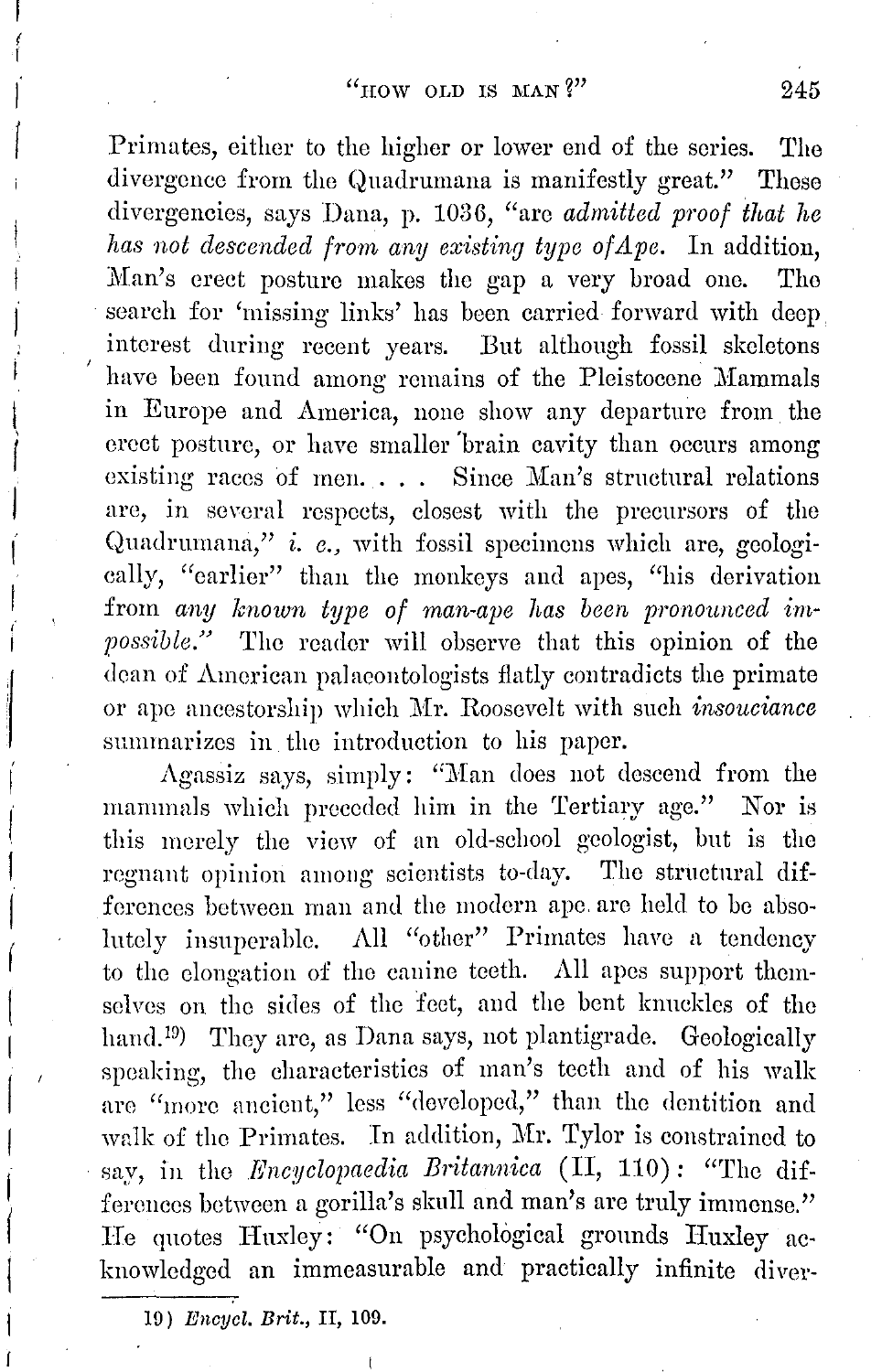gence, ending in tho present enormous psychological gulf between ape and man."

Thus, aside from tho great disparity betwen the intellect of man and of the apo, the laws of development which are generally applied in establishing degrees of relationship in the plan (or "tree") of life have been seen to militate against ranging man with any existing animal, and the idea that man has living ancestors among the apes and monkeys is definitely given up. And this is truly an amazing fact. Far from establishing a close relationship between man and the ape, scientific research has established the fact that there is not only among existing species, but *even in the fossil remains not a single specimen which can properly be called a link: in the chain of man's descent.* <sup>20</sup> So far as man is concerned, the development of which Mr. Roosevelt speaks, from "small warmblooded beasts to the Primates," etc., is mere hypothesis. There is not only *one* missing link (viz., the one between ape and man), but the entire genealogy of man is made up of missing  $\angle$  links, in other words, is speculation pure and simple.

Hepntable scientists, who should be carefully distinguished from irresponsible amateurs who have no ballast of *information*  to keep them on an even keel, make no secret of this disheartening fact. Dr. Berndt, in the article from which we have already quoted, says: "Trees of life, apparently built for all ages, have fallen or have become mere *shrubs* of life (Stammbuesche), covered with a tangle of scientific doubt." "We are farther than ever removed from the answer to the question, Whence the vertebrates?" Animals once confidently termed "primitive" arc now recognized as high in tho scale of development. "And Max Weber, one of the best authorities on mammals, regards the anthropoid apes of to-day as a branch parallel to the human branch. Scholars like Cope, Adloeff, Klaatsch, prefer to push the origin of man back to the earliest Eocene, whence he *went his way from the very outset separate from the apes."* This is a highly significant ntterancc. It

<sup>20)</sup> See quotations from Wallace, above, also Virchow.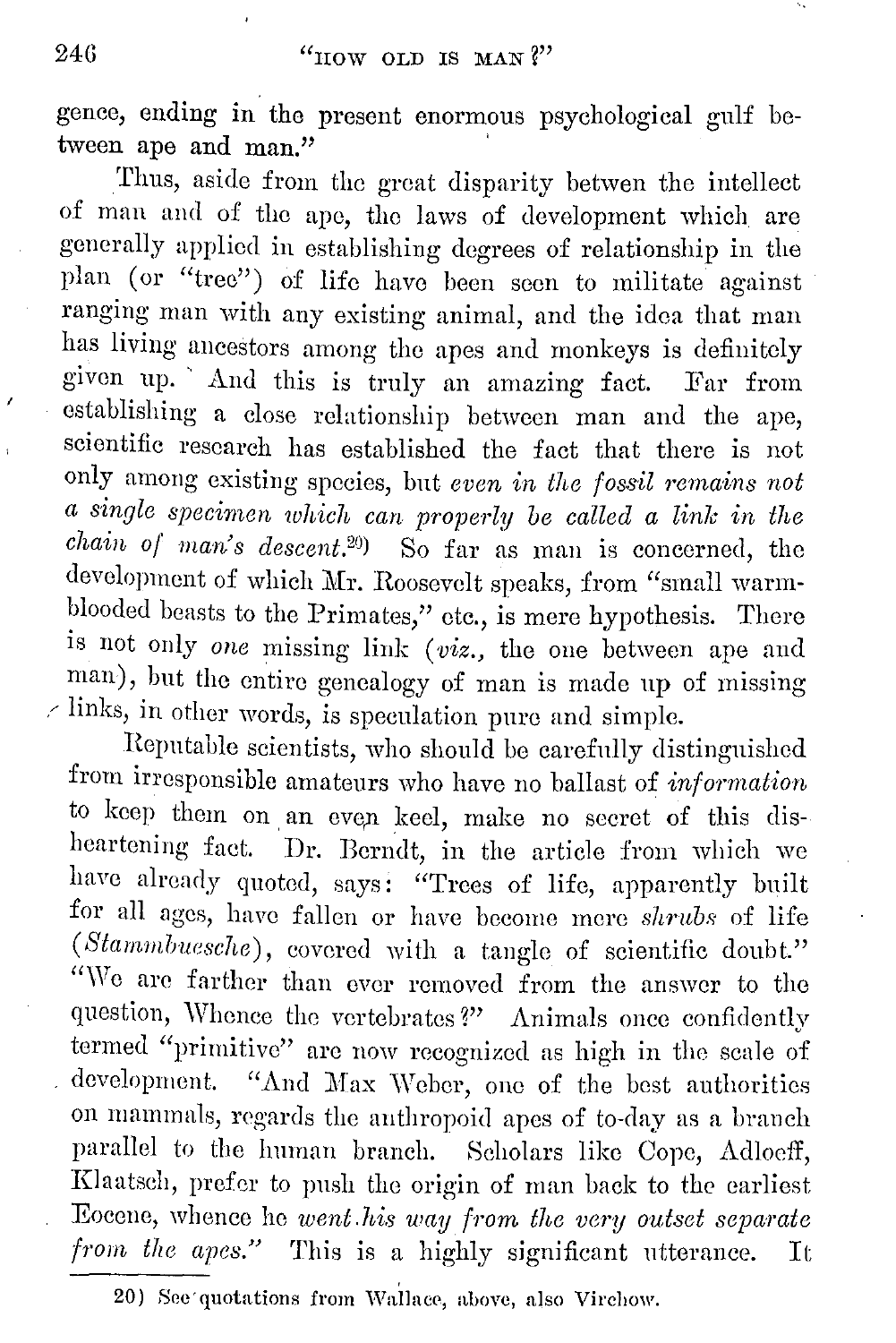means nothing more than this: there is not one recognizable link which unites man with the animal kingdom. All the intermediate forms between man and the original jelly-fish, which according to Haeckel and Vogt was his ancestor, have disappeared. For their existence we have nothing but the word of a rapidly diminishing number of scientists.

\ The truth is that the tree of life looks less and less like a tree, the farther research traces out in fossil remains the actual history of life. About 1890, Mr. Topinard still told us that the common origin of man and the anthropoid apes is to be found in an animal of the type of the Old World monkeys, while all monkeys in turn find a common root in a type like that of the lemurs. It became somewhat different when Prof. Cope suggested that advancing knowledge led to the belief that the Anthropomorpha (*i. e.*, man and the anthropoid apes) arc not derived from the monkeys, but the two branches run back *independently* to find their first connection in the lemurs, the common ancestor of both; not, however, he added, in any existing type of lemur, but in extinct types of the Eocene period, that is to say, of the oldest geological period in which traces of animal life appear. This, again, is simply saying that there is no palaeontological evidence for a tree of life with connecting links between man and the brutes.

The truly amazing fact that the various forms of life appear not more, but less related, the farther the evidence is being looked into, is admitted in every up-to-date text-book of palaeontology or geology. Dana says in his great work, in a discussion of the development of life on the globe: "The lines of succession seldom connect the grander divisions of classes or tribes. . . . Instead of lines from Amphibians to Reptiles, and thence to Birds or to Mammals, all three groups, Reptiles. Birds, and Mammals, were probably derived directly from the Amphibians." *(Manual of Geology; p. 1031.)* Hence anthropologists were for decades much divided on the question whether the different races of men have had a common or a separate origin. Dr. S. G. Morton thought he could point out twenty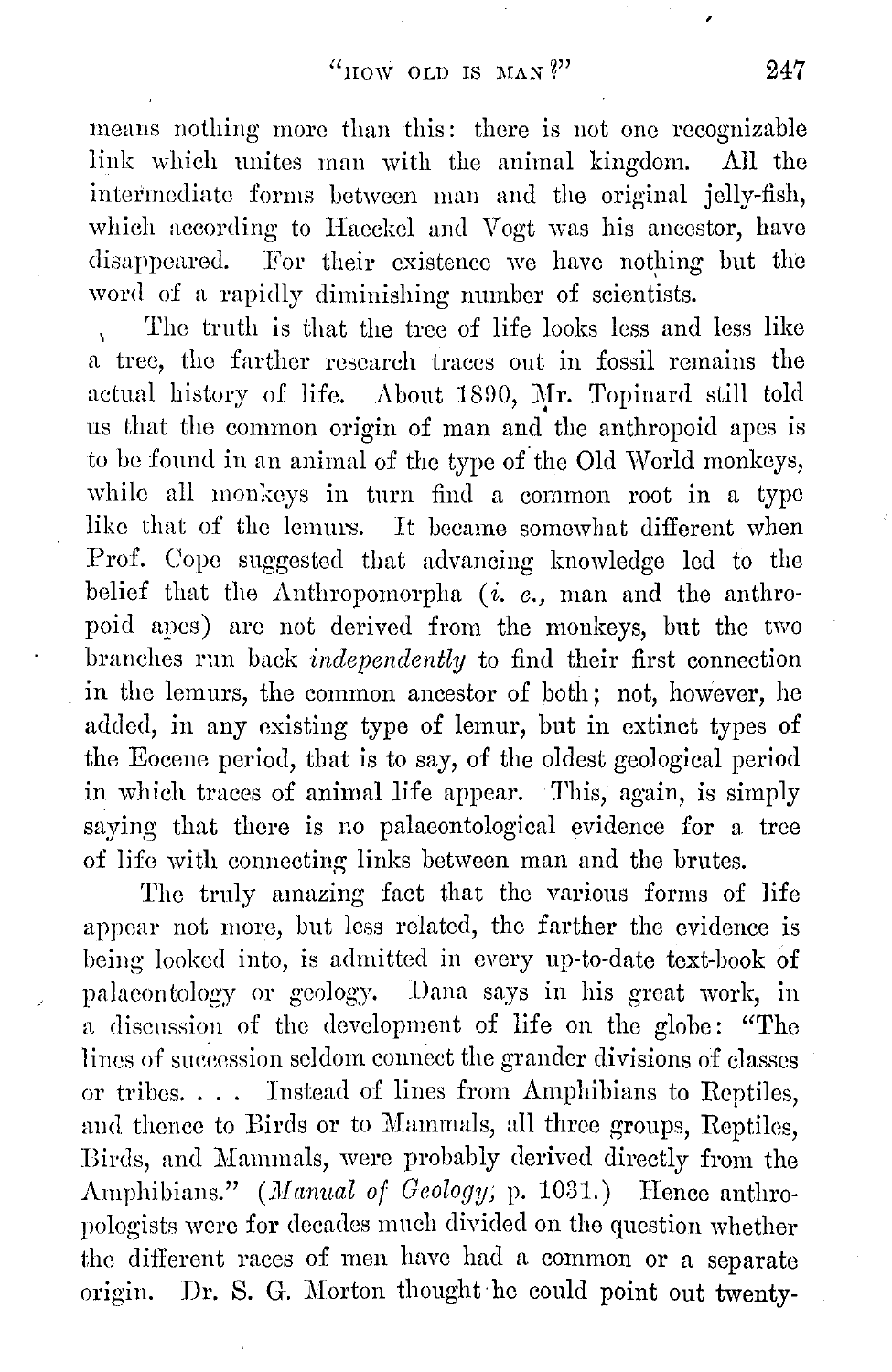two centers in which the human race originated. The majority now· believe that man originated in some *one* locality, aud from a single pair. The origin of this pair, however, is shrouded in Oimmorian night. Only so much is pretty well agreed that no animal now living supplied the species from which modern man has "developed." As we have noted, a feeble attempt has been made to trace man through a side-line of the Primates, through the monkeys called lemurs, *Lemuridae*. These arc a species of wooly-haired monkeys, about the size of a cat, with long, bushy tails and foxlikc faces. They do not distantly resemble a human being, but have several structural similarities in common with man. An Eocene fossil has been found, the carliest known four-handed creature, called Anaptomorphus homunculus. Tho Neo-Lamarckian E. D. Cope traced tho pedigree of man through the anthropoid apes to this minute animal, which he regarded as a lemur. ( An illustration in Dana's *Manual*, p. 906, shows the skull of this creature to have been *one inch* in diameter.) But this identification is now pretty well relinquished by the evolutionists. Only five years ago Professor A. A. W. Hubrecht, of Utrecht University, "conclusively" showed that Anaptomorphus belongs not to tho lemurs, but to a line of its own approaching the Anthropoid apes, and sharply separated from the Lemurs.<sup>21</sup>) This again

21) The Descent of the Primates. Scribner's, 1897. Prof. Hubrecht suggests that it may not be unwise to assume as the ancestor of man and the anthropoids an early Eocene Primate, differing from the apes, whose descent must be traced back *independently of the ancestors of the modern apes* to the amphibian father of all. It has been pertinently said that this "tree of life" "will soon begin to look amazingly like a plantation of canes, each growing independently from a common soil" ( *'l'he Presbyterian and Reformed Review,* 1808, p. 782), in other words, will resemble very closely the tree of life suggested by Genesis, chapter I. Prof. Hubrecht says: "The genera known to us very rarely converge toward known predecessors as we go backward in geological time," i. e., there is no *evidence* of development according to the lines of the evolutionary theory; "their respective gepealogies run much more. parallel to each other, the point of meeting being thus continually transported backward toward yet older geological strata." (The Descent of the Primates, pp. 39. 40.) Viewing this endeavor of the evolutionists to lay down new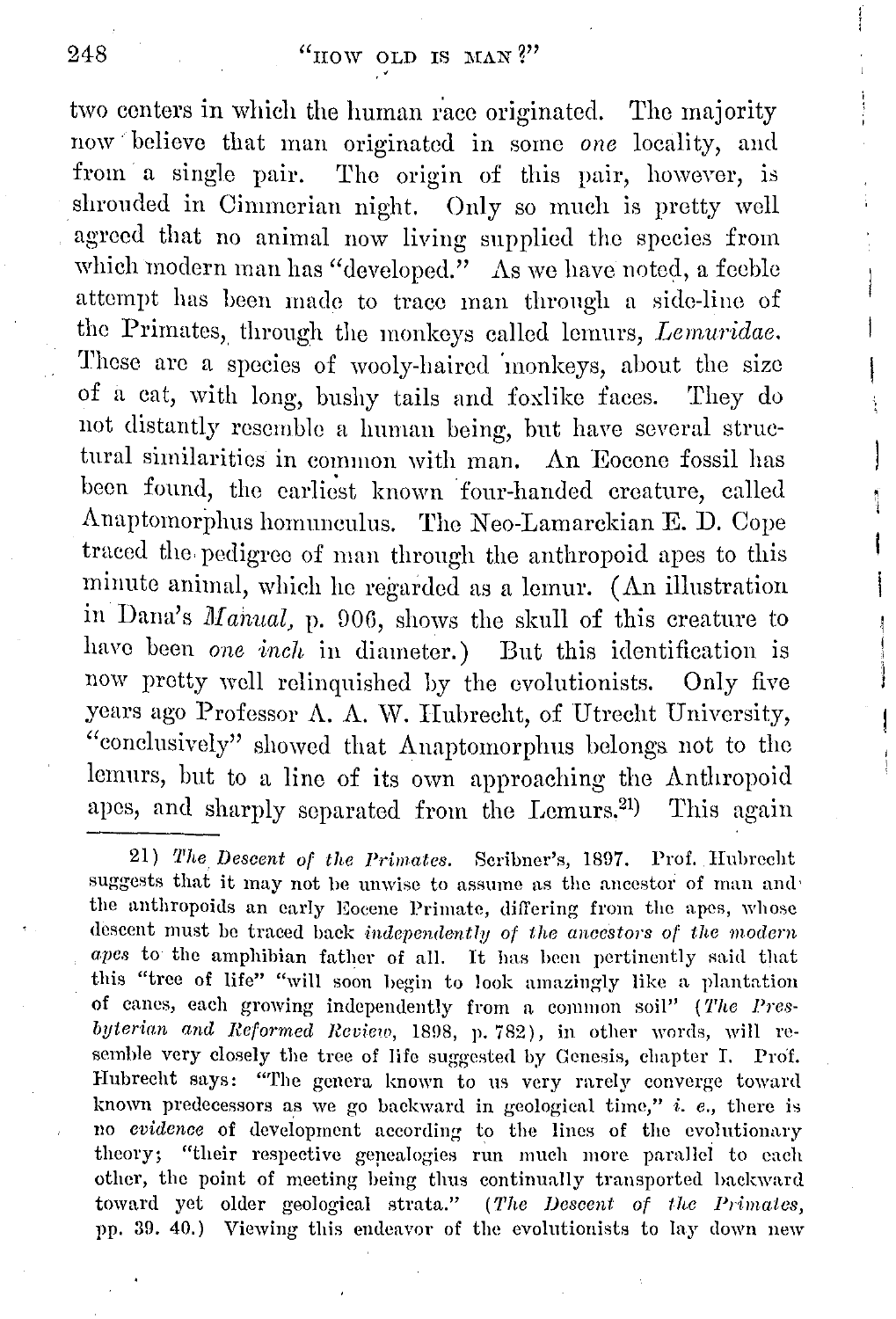signifies that whilst the Eocene Anaptomorphus, to quote Mr. Cope, "strongly suggests a line of descent leading to man, the gap is much wider than men used to regard it, and the intermediate links are still missing." Such retrogression in the claims of "assured results" should make all amateurs careful. All dogmatic assertion  $-$  and in this Mr. Roosevelt's article abounds — is out of place where the leaders in scientific research arc admittedly at sea. The caution uttered by Oharlcs Darwin in his *Origin of Species* is still in place; he says that in our present state of knowledge it seems to him "about as rash to dogmatize on the succession of organic,forms throughout the world as it would be for a naturalist to land for five minutes on some barren point in Australia, and then to discuss the number and range of its productions."

Anthropological research has produced no FACTS that arc at variance with Genesis, chapter one. Concerning the Neanderthaler, the Cro-Magnon man, etc., Dr. Dawson has said: "Geological evidence resolves itself into a calculation of the rate of erosion of river valleys, of deposition of gravel and cave-earths, and of formation of stalagmite crusts, all of which are so variable and uncertain that, though it may be said that an impression of great antiquity beyond the time of received history has been left on the minds of geologists, no absolute antiquity has been proved; and while some, on such evidence, would stretch the antiquity of man to even half a million years, the oldest of these remains may, after all, not exceed our traditional six thousand."<sup>22</sup>) "These skeletons ... tell ns that primitive man had the same high cerebral organization which he possesses now, and we may infer the same high intellectual and moral nature, fitting him for communication with God and headship over the lower world."  $^{23}$ )

hypothetical lines of descent here, there, nnd everywhere, rather than to ask seriously whether any such really exist in nature, one is tempted to suspect that, if writers of this kind did not put "evolution" into their premises, they would hardly find so much in their conclusions.

22) *Nature and the Bible, p.* 160. 23) *Ibid., p.* 175.